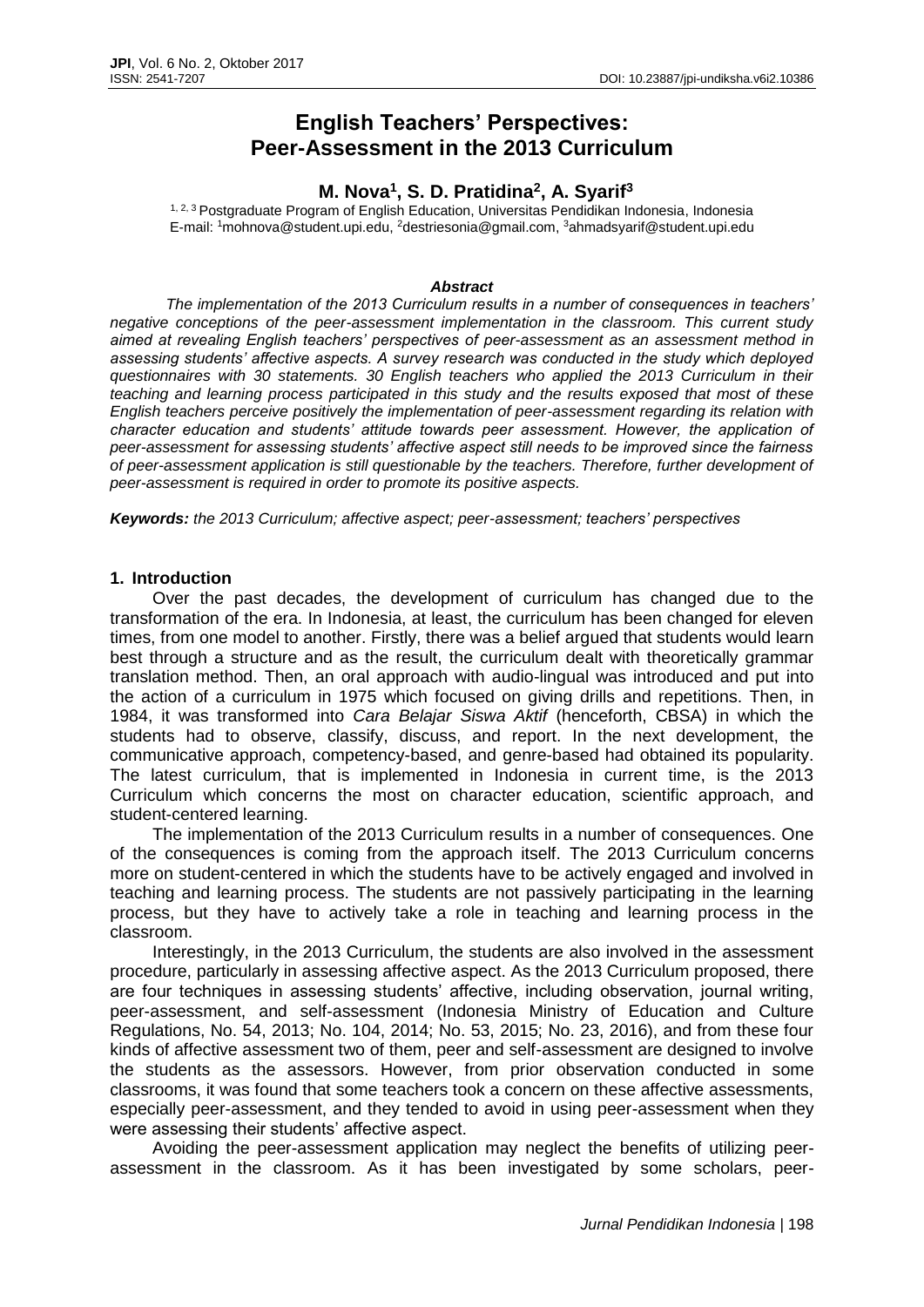assessment can enhance students' learning by associating assessment with learning (Fazel, 2015) and it also can improve students' learning and help the students learn better (Khoshsima & Rezaee, 2016) since they can become more aware of what they have learned in the classroom (Finch, 2014; Otoshi & Heffernan, 2007). Moreover, peer-assessment also offers the development of learning skills, fairer assessment, critical thinking skills, the development of social skills, and the development of flexible and active learning (Roskams, 1999) and provides learners with the opportunity to take responsibility for analyzing, monitoring, and evaluating aspects of both the learning process and the product of their peers (Cheng & Warren, 2005). Thus, the students can be actively involved in the learning process (Otoshi & Heffernan, 2007) and have clearer view of the actual learning processes (Casallas & Castellanos, 2016).

In contrast, issues on its negative conception also arise among the teachers. An issue arises that the teachers are unfamiliar with the application of peer-assessment (Fazel, 2015) since they are having a lack of ability in implementing the peer-assessment in the classroom and having less sufficient training on affective aspect assessment. Furthermore, another issue appears that the teachers are having no trust (Tišma, 2016) in letting students doing the assessment caused of the incapability of students in rating their peers objectively and adequately (Saito & Fujita, 2004). Besides, the validity and reliability of peer-assessment are still questionable regarding its implementation in the classroom which leads to misunderstanding between teacher and students (Lan, Sung & Chang, 2009).

Otherwise, different studies have investigated the implementation of peer-assessment and revealed different perspectives on its utilization. An investigation of peer-assessment in assessing oral presentation for motivational aspect of 42 English department university students investigated by Fazel (2015) revealed that the students' perceptions about peer assessment are both positive and negative. The students' responded positively toward the use of peer assessment as a useful information in their courses whereas they also had some concerns, for instance, fairness and unfamiliarity, to be granted. Thus, the use of peerassessment in assessing psychomotor aspect was still percieved both positively and negatively by the students.

Another similar investigation on the implementation of peer-assessment on psychomotor aspect was also conducted in Serbia by Tišma (2016) that also carried two perspectives on peer-assessment implementation. The results of the survey distributed to 15 EFL teachers and 24 students' attitudes toward the use of peer-assessment in speaking task revealed that both EFL teachers and students shared a positive attitude towards the use of peer assessment in the classroom, especially in terms of its benefits on motivation and participation enhancement. However, both teachers and students expressed queries regarding the reliability and eligibility of peer assessment, in this case, the lack of trust between the students was mentioned as the major concern. It can be seen that this study also carried out that the use of peer-assessment in assessing psychomotor aspect was still perceived both positively and negatively.

Meanwhile, a study on the investigation of factors that were influencing peerassessment implementation was conducted by Azarnoosh (2013). The study attempted to figure out friendship bias as one factor which was influencing the utilization of peerassessment in assessing writing task. The results of the survey questionnaires to 26 university students affirmed that there was no friendship bias in peer-assessment and there was a positive changed regarding students' perception of peer-assessment; these students felt that peer-assessment was useful, motivating, interesting, and not boring for them. Thus, peer-assessment implemented in this study was perceived positively.

Moreover, a study on peer-assessment that was conducted by Casallas & Castellanos (2016) also revealed a positive contribution to the students' learning process. Through an action research conducted with 12 students in in an adult English program at a private, a non-profit English institution in Bogota, Colombia, the findings revealed that peerassessment could promote learners' awareness and ability to engage in argumentation processes and it appeared to be an essential tool for enhancing personal and collaborative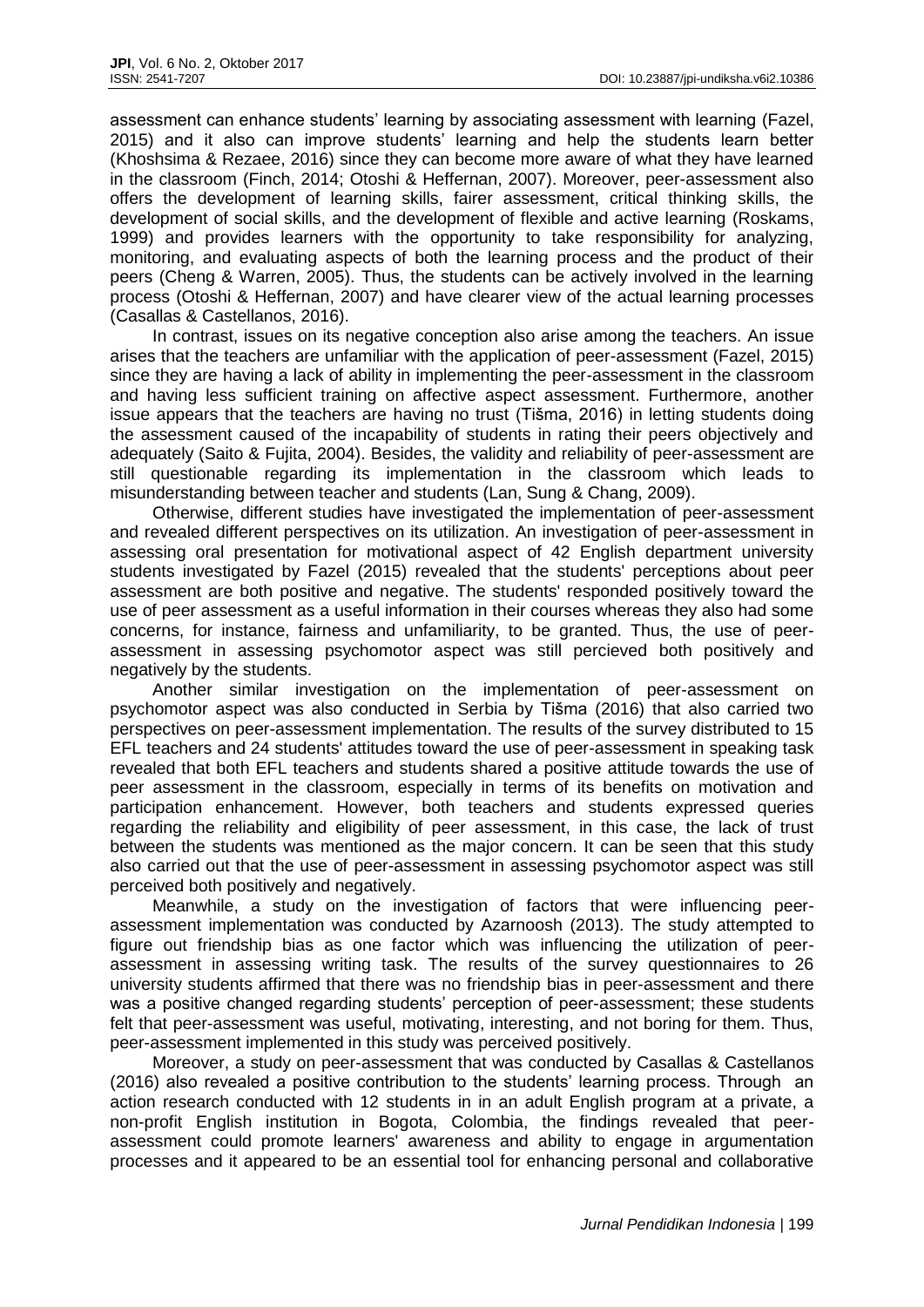learning, as well as for promoting learner reflection and agency. Therefore, the use of peerassessment in assessing cognitive aspect in this study was perceived positively.

Reflecting from these previous related studies on peer-assessment implementation, we can see that: (1) the perspectives on peer-assessment still stand on both positive and negative sides, (2) peer-assessment in their studies were mostly implemented in assessing cognitive and psychomotor aspect, (3) most of these researchers took students' perception and attitudes as their findings, and (4) these researches were conducted outside of Indonesia.

In this manner, the issues on the implementation of peer assessment as a method for assessing students' affective are worth being investigated. As peer assessment is relatively a new phenomenon in the Indonesian language teaching process, especially for students' assesing affective aspect, it is intriguing to investigate teachers' perspectives on the utilization of peer assessment in the classroom since their perspective can influence the success of peer-assessment implementation in the classroom. On that account, this study is conducted to investigate the teachers' perspectives on the implementation of peer assessment in assessing student's affective aspect in the Indonesian context.

## **2. Methods**

This study was conducted using a survey research design. The data were collected through questionnaires survey which was designed to answer the research question related to the objectives of the study. The questionnaires were in a form of 4-nominal scale, where "4" indicated strongly agree and "1" indicated strongly disagree. The questionnaires survey was adapted from three sources related to the investigation of peer-assessment implementation (Fazel, 2015;(Friedman, Cox & Maher, 2008; Tišma, 2016). These three sources were adapted and modified to be concerned more with affective aspects and thus, the questionnaires survey used in this study consisted of 30 questions which covered several aspects: (1) teachers' perspective of peer-assessment as an assessment method, (2) teachers' perspective of peer-assessment toward character education, and (3) teachers' perspective of students' attitude toward peer-assessment. Then, the questionnaires survey was administered to 30 English teachers. These English teachers were purposefully selected under the condition of their experience in applying the 2013 Curriculum at school. Thus, these teachers are the teachers who have been implementing the 2013 Curriculum in their teaching and learning activity. These English teachers came from different institutions, i.e. Junior High School, Senior High School, and Vocational School. To seek the teachers' perspectives, the results of English teachers' responses in the questionnaire were then analyzed descriptively to find its percentage and some interpretations from the analysis result were created.

## **3. Results And Discussion**

The findings and discussion on the English teachers' perspectives on peer-assessment in the 2013 Curriculum were elaborated. It was analyzed based on the questionnaires which were applied to gain the deeper understanding in the English teachers' perspectives. The results were divided into four sections: peer assessment usages in EFL classroom; teachers' perspectives of peer-assessment as an assessment method; teachers' perspectives of peerassessment towards character education; and teachers' perspectives of students' attitude towards peer-assessment.

## *Peer-Assessment on Affective Aspect Usages in EFL Classroom*

To see the application of peer-assessment in EFL classroom, two statements were addressed to the English teachers.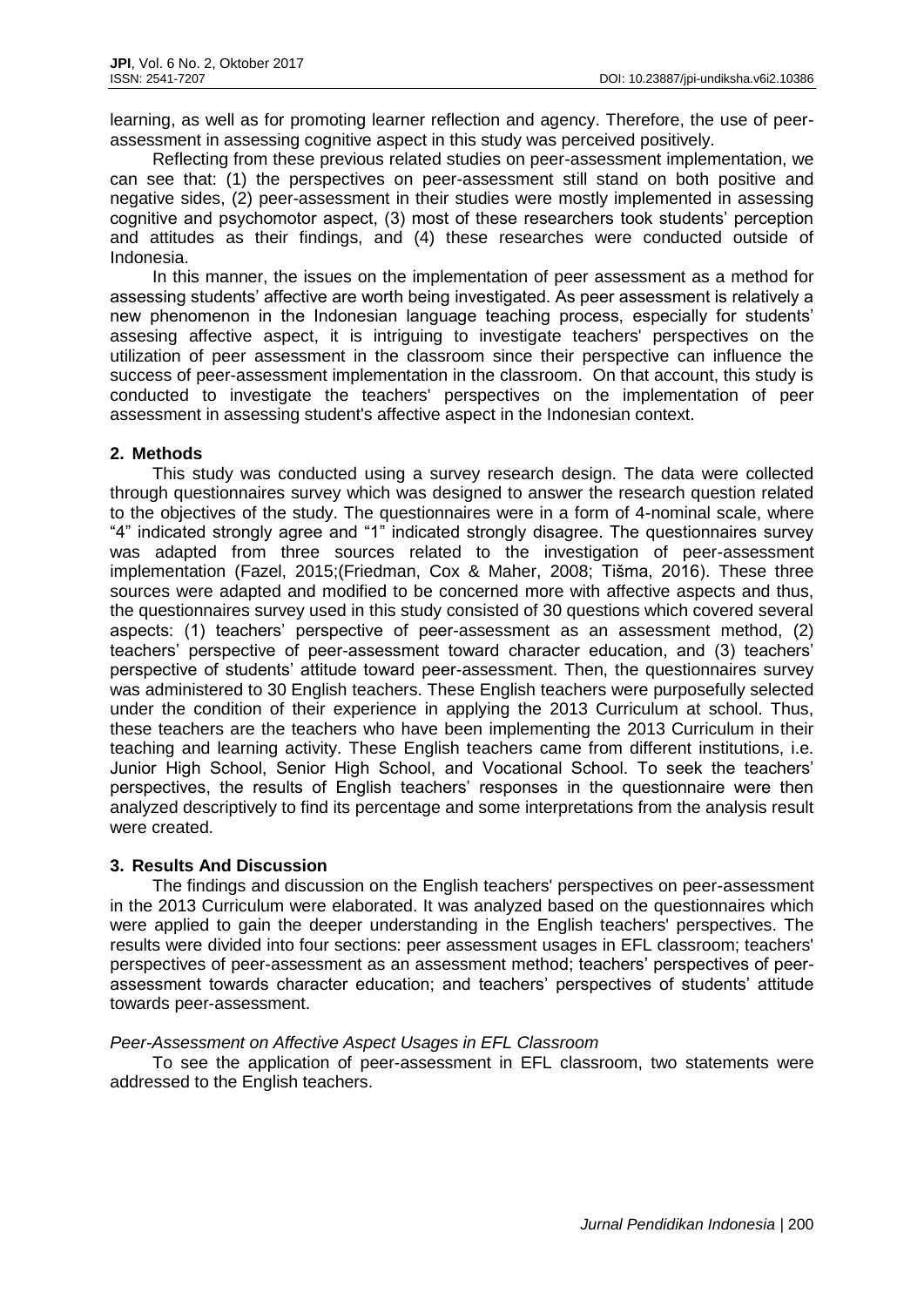#### Table 1. Peer-assessment on affective aspect usages in EFL classroom

| Statement                                                                           | Yes  | No.    |
|-------------------------------------------------------------------------------------|------|--------|
| I have applied peer-assessment in the classroom before.                             | 63.3 | - 36.7 |
| I have applied peer-assessment in assessing students' affective aspect before. 56.7 |      | 43.3   |

From the English teachers' responds, it could be seen that 19 English teachers (63.3%) have applied peer-assessment in their classroom before. However, only 17 English teachers (56.7%) had applied peer-assessment in assessing their students' affective aspect in their classroom before. It indicates that many English teachers have not applied peer-assessment in assessing their students' affective aspect. Unfamiliarity may become one problem in implementing peer-assessment (Fazel, 2015), and thus English teachers need further training on peer-assessment and its application. Moreover, Tišma (2016) also mentioned that lack of trust in applying peer-assessment to students overcome the application of it in assessing the students. Therefore, positive attitudes toward the use of peer-assessment are needed favorably (Tišma, 2016).

*Teachers' Perspectives of Peer-Assessment as an Assessment Method on Affective Aspect*

In this first stage of questionnaires, there were six questions related to the teachers' perspectives of peer-assessment as an assessment method. These questions were based on teachers' perspectives toward the utilization of peer-assessment in assessing students' affective aspect in the classroom. It can be seen that many of them have positive perspective toward the application of peer-assessment in assessing students' affective aspect.

Table 2. Teachers' perspectives of peer-assessment as an assessment method on affective aspect

|     | aopoot                                                    |      |           |      |      |
|-----|-----------------------------------------------------------|------|-----------|------|------|
| No. | Statement                                                 | SD   | Ð         | A    | SΑ   |
| 1   | In my perspective, peer-assessment is an easy method to   | 3.3  | 23.3      | 63.3 | 10   |
|     | be conducted in assessing students' affective aspect.     |      |           |      |      |
| 2   | In my perspective, peer-assessment is a time-consuming    | 30   | 43.3 23.3 |      | 3.3  |
|     | method to be conducted in assessing students' affective   |      |           |      |      |
|     | aspect.                                                   |      |           |      |      |
| 3   | In my perspective, peer-assessment is a fair method to be | 6.7  | 43.3      | 43.3 | 6.7  |
|     | conducted in assessing students' affective aspect.        |      |           |      |      |
| 4   | In my perspective, peer-assessment is a bias method to be | 3.3  | 60        | 26.7 | 10   |
|     | conducted in assessing students' affective aspect.        |      |           |      |      |
| 5   | In my perspective, peer-assessment is an ineffective      | 13.3 | 56.7      | 16.7 | 13.3 |
|     | method to be conducted in assessing students' affective   |      |           |      |      |
|     | aspect.                                                   |      |           |      |      |
| 6   | In my perspective, peer-assessment is an invalid method   | 16.7 | 46.7      | 30   | 6.7  |
|     | to be conducted in assessing students' affective aspect.  |      |           |      |      |

The first statement agreed by these teachers was "In my perspective, peer-assessment is an easy method to be conducted in assessing students' affective aspect.". They viewed peer-assessment as an easy method to be conducted in the classroom (73.4%). It is probably caused by the use of printed peer-assessment rather than spoken peer-assessment by the English teacher in assessing students' affective aspect. As Roskams (1999) argued that the difficulty in applying peer-assessment happened when it deals with time allocation, especially for spoken peer-assessment. Thus, in a written form, it may not be a barrier for the English teacher to conduct peer-assessment in the classroom.

Meanwhile, there are two other statements which received the same number of 73.4%, but in disagreements. These statements were "In my perspective, peer-assessment is a time-consuming method to be conducted in assessing students' affective aspect." and "In my perspective, peer-assessment is an invalid method to be conducted in assessing students' affective aspect.". These statements received high disagreements from the teachers which meant that the teachers have the opposite point of view of these statements. Thus, the teachers view peer-assessment is not a wasting time activity for assessing students' affective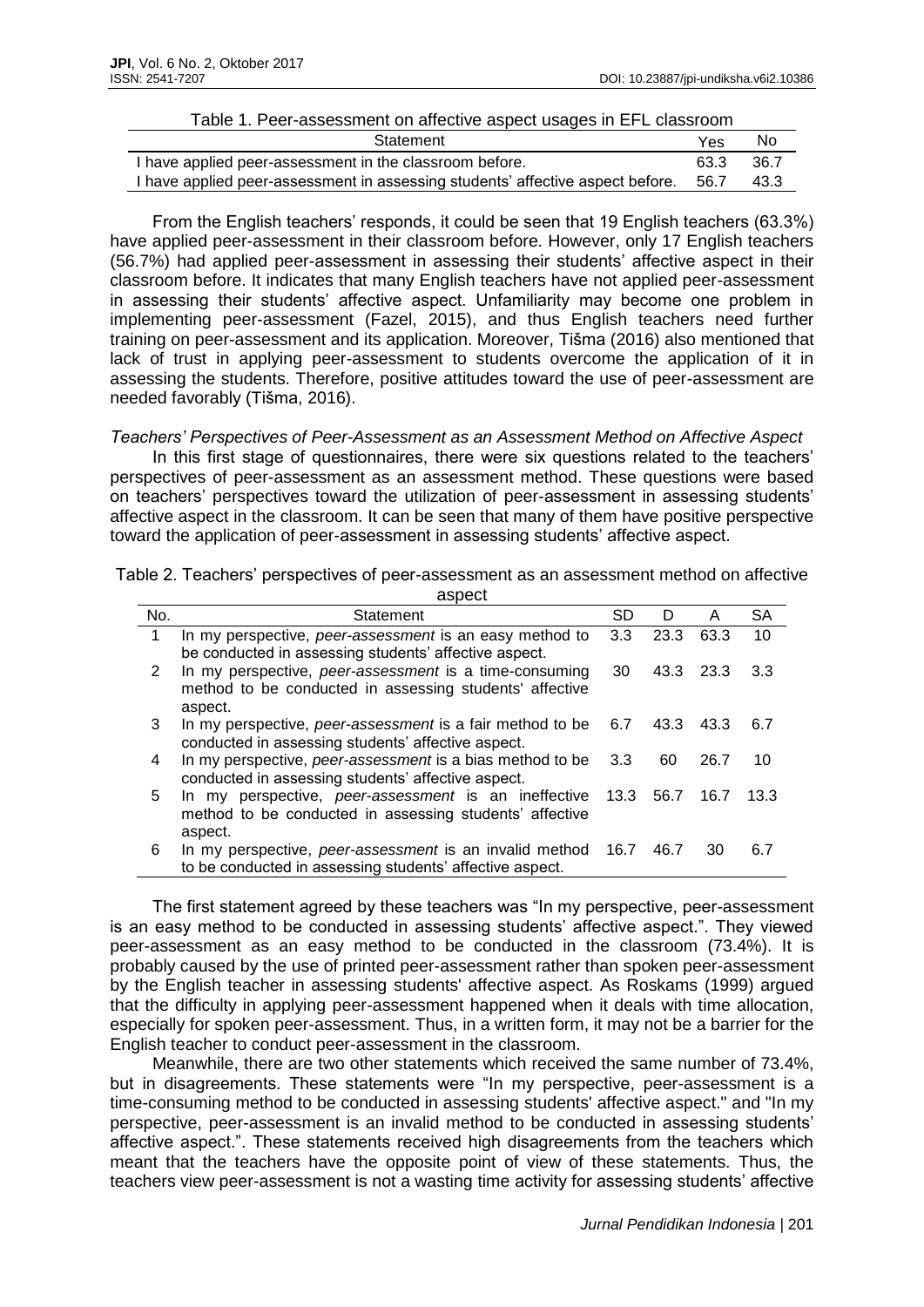aspect and it is a valid method to assess students' affective aspect. Having shorter time to waste happen since the English teachers applied peer-assessment in a printed form. As Roskams (1999) argued that the difficulty in applying peer-assessment happened when it deals with time allocation, especially for spoken peer-assessment, and thus, in a written form, it may not be a barrier for the English teacher to conduct peer-assessment in the classroom. Meanwhile, the validity of this method in assessing students' affective aspect is not questionable by the English teachers. The English teachers' perspectives are in line with the findings revealed by Saito & Fujita (2004) which had proven that the result of peerassessment in the classroom can be a valid result. The high correlation between the peerassessment and the teacher's assessment may become one criterion of its validity (Saito & Fujita, 2004). However, it has a different view from Lan, Sung & Chang (2009) who argued the risk of validity in conducting peer-assessment to students. It is agreed by Roskams (1999) who mentioned that the grading system in peer-assessment is risky on its validity since different groups of students have different views in scoring their peers. Therefore, the assessing criteria need to be introduced by the teachers before applying peer-assessment (Azarnoosh, 2013).

Another statement which received a high number of disagreements is "In my perspective, peer-assessment is an ineffective method to be conducted in assessing students' affective aspect.". The teachers viewed peer-assessment as an effective method for assessing students' affective aspect (70%). The effectiveness of peer-assessment here is similar with Khoshsima & Rezaee (2016) who revealed that peer-assessment can be an effective way in improving students' learning ability and helping them to learn better.

Moreover, another one statement which resulted from disagreements is "In my perspective, peer-assessment is a bias method to be conducted in assessing students' affective aspect.". The teachers did not view peer-assessment as a bias method (63.3%). It is one of possible problems presence on Azarnoosh (2013) which is the bias on gender and friendship, but the English teachers have a different perspective and believe on the unbiased result of peer-assessment.

However, in the statement of "In my perspective, peer-assessment is a fair method to be conducted in assessing students' affective aspect.", half number of these English teachers argued on its' fairness (50%). Thus, the fairness of peer-assessment application in assessing students' affective aspect is still questionable by these English teachers. The existence of unfairness also becomes one concern on Fazel (2015) study. Roskams (1999) has mentioned that fairness on peer-assessment is still questionable by the students. Moreover, Lan, Sung & Chang (2009) also emphasized on the fairness on peer assessments result which can lead to misunderstanding the meaning of peer assessment by the students. Therefore, there should be some criteria for ensuring a fair result of peer-assessment conducted and also informing the peer-assessment arrangement to blend the diversity of students' attitudes and personality (Roskams, 1999).

## *Teachers' Perspectives of Peer-Assessment towards Character Education*

In this second stage of questionnaires, there were seventeen questions related to the teachers' perspectives of peer-assessment towards character education. These questions were based on teachers' believe toward peer-assessment that the students utilize in assessing their peers in the classroom. In the light of the analysis of questionnaires, most of the teachers perceived positively the implementation of peer-assessment in the classroom.

The highest percentage of agreement appeared in the statement "I believe, peerassessment could teach students to be more aware to their peers." and "I believe, peerassessment could enhance students' interaction with others." that achieved for about 93% of agreement. Students will have the responsibility for their own active learning and they become more aware of what they have learned in the classroom when they are performing peer-assessment (Otoshi & Heffernan, 2007). The students become more aware of their peers since they have to observe clearly to measure the strengths and weaknesses of their peers well. It is in accordance with Fazel (2015) who also proposed that peer-assessment enhances students' learning by associating assessment with learning. It is proven by the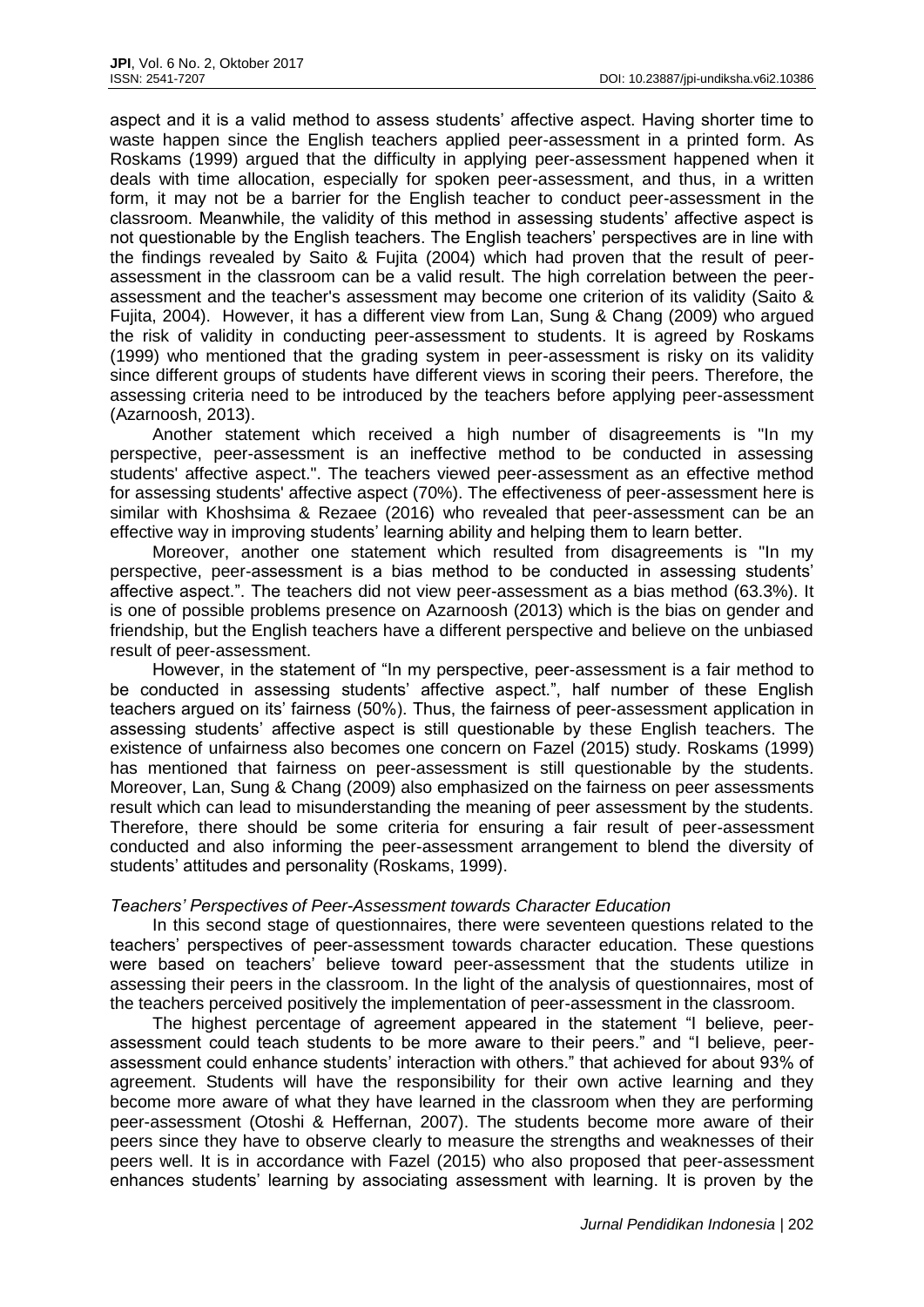highest percentage of agreement that reaches 93% in total. The teachers believe when students are assessing their peers through peer-assessment, it is able to enhance students' interaction with others since they have to gather along, observe, and discuss the issues with a large group of people in the classroom. The students are forbidden to work individually when they are assessing their peers and have to work in a group. It is in fashion with Cheng & Warren (2005) who believe that peer-assessment provides learners with the opportunity to take responsibility for analyzing, monitoring and evaluating aspects of both the learning process and product of their peers.

Table 3. Teachers' perspectives of peer-assessment towards character education

| No.            | Statement                                                                                                           | <b>SD</b> | D    | A    | <b>SA</b> |
|----------------|---------------------------------------------------------------------------------------------------------------------|-----------|------|------|-----------|
| $\overline{7}$ | help<br>believe, peer-assessment could<br>students<br>in                                                            | 0         | 10   | 80   | 10        |
|                | understanding character education.                                                                                  |           |      |      |           |
| 8              | believe, peer-assessment could enhance<br>students'                                                                 | 6.7       | 10   | 73.3 | 10        |
|                | enthusiasm in learning character education.                                                                         |           |      |      |           |
| 9              | believe, peer-assessment could enhance<br>students'                                                                 | 3.3       | 16.7 | 73.3 | 6.7       |
|                | interests in learning character education.                                                                          |           |      |      |           |
| 10             | I believe, peer-assessment could help students in realizing                                                         | 3.3       | 6.7  | 76.7 | 13.3      |
|                | the existence of character education.                                                                               |           |      |      |           |
| 11             | I believe, peer-assessment could motivate students' in                                                              | 6.7       | 6.7  | 66.7 | 20        |
|                | having good characters.                                                                                             |           |      |      |           |
| 12             | I believe, peer-assessment could help students in knowing                                                           | 6.7       | 6.7  | 60   | 26.7      |
|                | the weaknesses of their characters.                                                                                 |           |      |      |           |
| 13             | believe, peer-assessment could<br>improve students'                                                                 | 6.7       | 13.3 | 70   | 10        |
|                | characters in the classroom.                                                                                        |           |      |      |           |
| 14             | I believe, peer-assessment could help me in observing the                                                           | 3.3       | 10   | 73.3 | 13.3      |
| 15             | development of students' characters in the classroom.<br>I believe, peer-assessment could help me in evaluating the | 3.3       | 13.3 | 70   | 13.3      |
|                | process of students' characters in the classroom.                                                                   |           |      |      |           |
| 16             | I believe, peer-assessment could help students in being                                                             | 3.3       | 6.7  | 66.7 | 23.3      |
|                | honest to assess their peers.                                                                                       |           |      |      |           |
| 17             | believe, peer-assessment could make students be                                                                     | 3.3       | 13.3 | 73.3 | 10        |
|                | discipline.                                                                                                         |           |      |      |           |
| 18             | I believe, peer-assessment could teach students to be                                                               | 3.3       | 13.3 | 70   | 13.3      |
|                | nobler to their peers.                                                                                              |           |      |      |           |
| 19             | I believe, peer-assessment could teach students to be                                                               | 3.3       | 3.3  | 66.7 | 26.7      |
|                | more aware to their peers.                                                                                          |           |      |      |           |
| 20             | believe, peer-assessment could teach students<br>to                                                                 | 3.3       | 10   | 63.3 | 23.3      |
|                | become responsible for assessing their peers.                                                                       |           |      |      |           |
| 21             | believe, peer-assessment could enhance students'                                                                    | 3.3       | 3.3  | 66.7 | 26.7      |
|                | interaction with others.                                                                                            |           |      |      |           |
| 22             | I believe, peer-assessment could build students' relation to                                                        | 3.3       | 16.7 | 63.3 | 16.7      |
|                | the others.                                                                                                         |           |      |      |           |
| 23             | believe,<br>peer-assessment could<br>promote<br>students'                                                           | 3.3       | 3.3  | 63.3 | 30        |
|                | perspectives to be more concerned.                                                                                  |           |      |      |           |

There were also three other statements which achieved 90% in agreement: "I believe, peer-assessment could help students in understanding character education.", "I believe, peer-assessment could help students in realizing the existence of character education.", and "I believe, peer-assessment could help students in being honest to assess their peers.". Peer-assessment is believed as one of the assessment methods in which it offers the development of learning skills, fairer assessment, critical thinking skills, development of social skills and the development of flexible and active learning (Roskams, 1999). Students' critical thinking skills and social skills will be promoted by performing peer-assessment in the classroom. For instance, they learn, to be honest by providing an objective measurement of their peers' performance.

Moreover, the rest of the statements still maintained the highest number in which it achieved 80% and above. For instance, "I believe, peer-assessment could help me in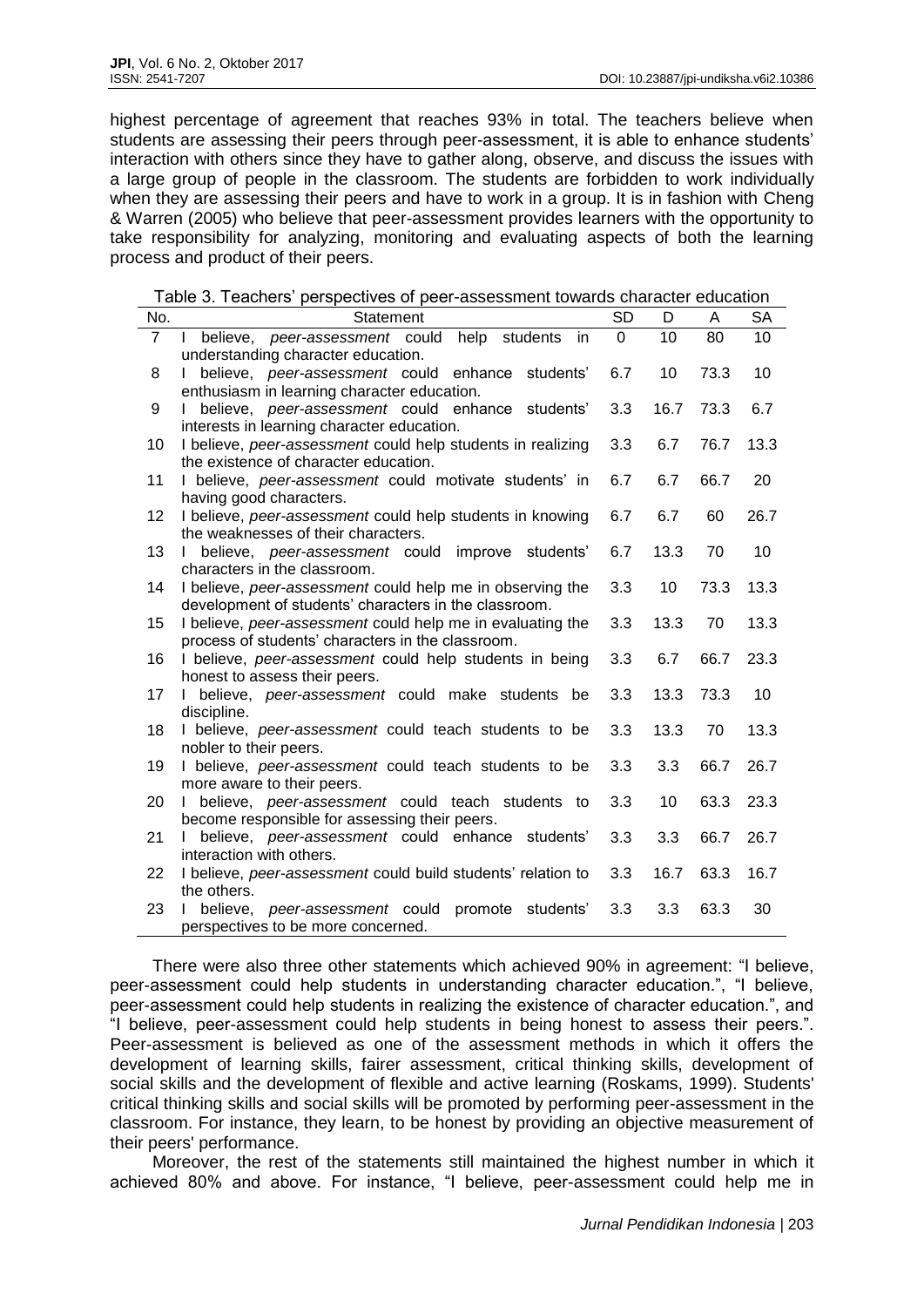observing the development of students' characters in the classroom." which obtained for about 87% in total agreement. Peer-assessment will get the students to be actively involved in the learning process in which provides a clearer view of the actual learning process (Otoshi & Heffernan, 2007; Casallas & Castellanos, 2016). It offers the student to become a part of the whole process of language learning and makes them aware of their learning progress (Finch, 2014).

On the other hand, the highest percentage of disagreement in total showed up in three statements that achieved for about 20% for each. Those statements were "I believe, peerassessment could enhance students' interests in learning character education.", "I believe, peer-assessment could improve students' characters in the classroom.", and "I believe, peerassessment could build students' relation to the others.". The second big percentage also appeared for about 16% in several statements. However, the teachers still perceive positively since the total percentage of disagreement only resulted for about 6%-20%. In addition, the results of the second stage of the questionnaires can be drawn by stating that most of the teachers perceive positively the implementation of peer-assessment.

## *Teachers' Perspectives of Students' Attitude towards Peer-Assessment*

In this third stage of questionnaires, there were seven questions related to the teachers' perspectives of students' attitude towards peer-assessment. These questions were based on teachers' view on students' attitude in utilizing peer-assessment in the classroom. The result of survey questionnaires shows many teachers' answers are relatively positive on their views on students' attitude.

Regarding their capability, which was represented on the first statement "In my perspective, students will be able to assess their peers.", the English teachers viewed that the students have sufficient capability to assess their peers (70%). It has been mentioned by (Friedman, Cox & Maher (2008) that effective and meaningful peer assessment requires students' ability to rate other students and the English teachers viewed their students have that ability in assessing their peers. Saito & Fujita (2004) have also concerned on its common negative conceptions about students' incapability in rating peers which is caused by their lack of language ability, skill, and experience.

Relating with students' confidence on conducting peer-assessment, stated in two statements "In my perspective, students will be more confident to assess their peers." and "In my perspective, students will be more confident to be assessed by their peers.", the English teachers viewed that the students are confident in assessing their peers (66.7%) and, vice versa, students were confident being assessed by their peers (73.3). It is in line with Fauzan (2016) findings which revealed that peer-assessment can raise students' confidence in assessing their peers and being assessed by their peers.

| $\frac{1}{2}$ |                                                                          |     |      |      |      |
|---------------|--------------------------------------------------------------------------|-----|------|------|------|
| No.           | Statement                                                                | SD  | D    | A    | SА   |
| 24            | In my perspective, students will be able to assess their                 | 3.3 | 26.7 | 56.7 | 13.3 |
|               | peers.                                                                   |     |      |      |      |
| 25            | In my perspective, students will be more confident to 6.7                |     | 16.7 | 60   | 16.7 |
|               | assess their peers.                                                      |     |      |      |      |
| -26           | In my perspective, students will be more confident to be                 | 10  | 16.7 | 56.7 | 16.7 |
|               | assessed by their peers.                                                 |     |      |      |      |
| 27            | In my perspective, students will trust their peers to assess 3.3         |     | 30   | 60   | 6.7  |
|               | them.                                                                    |     |      |      |      |
| -28           | In my perspective, students will be trusted by their peers to $3.3$ 26.7 |     |      | 63.3 | 6.7  |
|               | assess themselves.                                                       |     |      |      |      |
| 29            | In my perspective, students will be more comfortable to 6.7              |     | 26.7 | 50   | 16.7 |
|               | assess their peers.                                                      |     |      |      |      |
| -30           | In my perspective, students will be more comfortable to be               | 10  | 20   | 53.3 | 16.7 |
|               | assessed by their peers.                                                 |     |      |      |      |

Table 4. Teachers' perspectives of students' attitude towards peer-assessment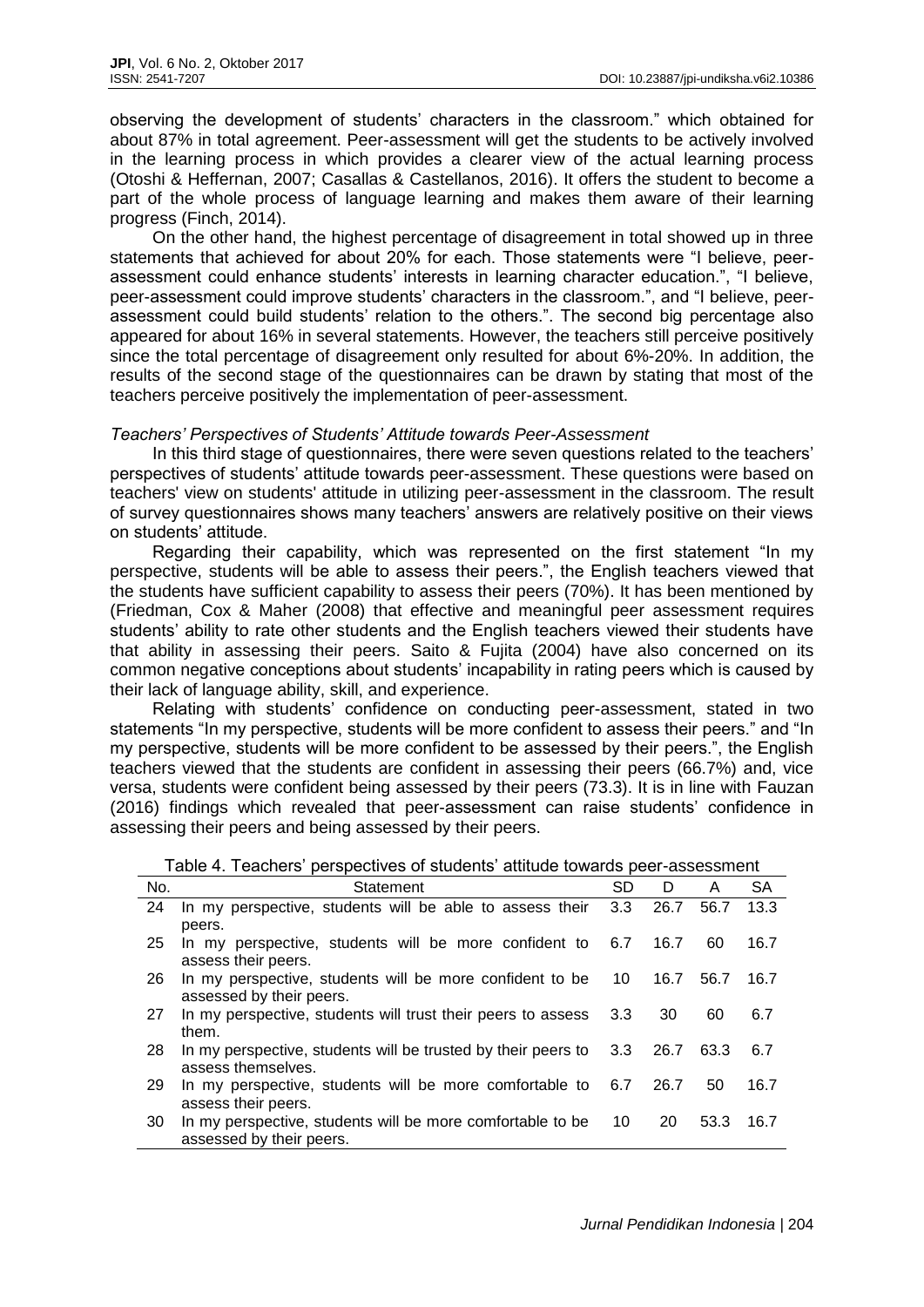Having a trust also became one focus in conducting peer-assessment which was stated in two statements "In my perspective, students will trust their peers to assess them." and "In my perspective, students will be trusted by their peers to assess themselves". The English teachers' view on students' trustworthiness was positive for both having trust on their peers in assessing them (66.7%) and being trusted by their peers in assessing them (70%). The lack of trust in peer-assessment is possibly related to the scare of the use of peerassessment in the classroom (Tišma, 2016). Moreover, lack of trust also leads to cognitive conflict on learning values among the students (Roskams, 1999). Thus, before establishing peer-assessment, the teacher has to build mutual trust among them by having some classroom activities which explore mutual values between their peers (Roskams, 1999).

Moreover, feeling comfortable on having peer-assessment among students which was stated as "In my perspective, students will be more comfortable to assess their peers." and "In my perspective, students will be more comfortable to be assessed by their peers." also received positive perspective from the English teachers since they saw the student felt comfortable when they conducting assessment to their peers (66.7%), and, likewise, the students also felt comfortable when they were assessed by their peers (70%). This issue was raised by Roskams (1999) who found that the students felt less comfortable about peerassessment exercise as a learning exercise. Moreover, Cheng & Warren (2005) also revealed that the students also feel less comfortable and uncertain of their ability to assess their peers compared since they felt unqualified to assess their peers. However, a different result was carried out by Zarei & Usefli (2015) who found that the students feel more comfortable if they receive feedback from their classmates. Thus, it indicates that being assessed by their peers make the students' anxiety decreased. Therefore, as it has been mentioned also by Roskams (1999), to make the students feel more comfortable, the English teacher needs to ensure the criteria, explain a clear assessment process and training in performing it, explain the purpose of peer-assessment as a learning medium, and the feedback received is valuable since it is coming from their peers.

## **4. Conclusion**

 Related to the findings above, the utilization of peer assessment had been conducted by many English teachers. Most of these English teachers perceived positively the implementation of peer-assessment for character education as shown by a great number of the percentage . Then, many English teachers' answers were relatively positive about students' attitude in peer-assessment utilization due to their performance when they applied peer-assessment. They also have utilized peer-assessment in the classroom as one of the methods in assessing students' affective aspect and the students had the opportunity to rate their peers based on some criteria. However, the application of peer-assessment for assessing students' affective aspect still needs to be improved due to several issues. It was shown by the fact that there were still a slight number of the teachers who viewed that students had not sufficient capability in assessing their peers. Moreover, there were also a small number of teachers who perceived that the students were not really confidence in performing peer assessment in which they were less comfortable in doing that. Additionally, the English teachers' perspectives of peer-assessment as an assessment method was relatively positive, however, the fairness of peer-assessment application in assessing students' affective aspect was questionable by these English teachers since the students themselves sometimes had no trust to their peers. It became teachers' concern since it needed trust to make peer-assessment work well. Therefore, the teachers should promote the positive aspects that had been drawn by promoting students' cooperative and collaborative learning that was the purpose of peer-assessment.

Reflecting on the findings above, there are several recommendations for teachers and future researchers who share the same interest to the utilization of peer-assessment. For English teachers, it is recommended to implement peer-assessment for assessing students' affective aspect, especially in supporting the implementation of the 2013 Curriculum. The fears of having lack of trust and fairness on students need to be eliminated and changed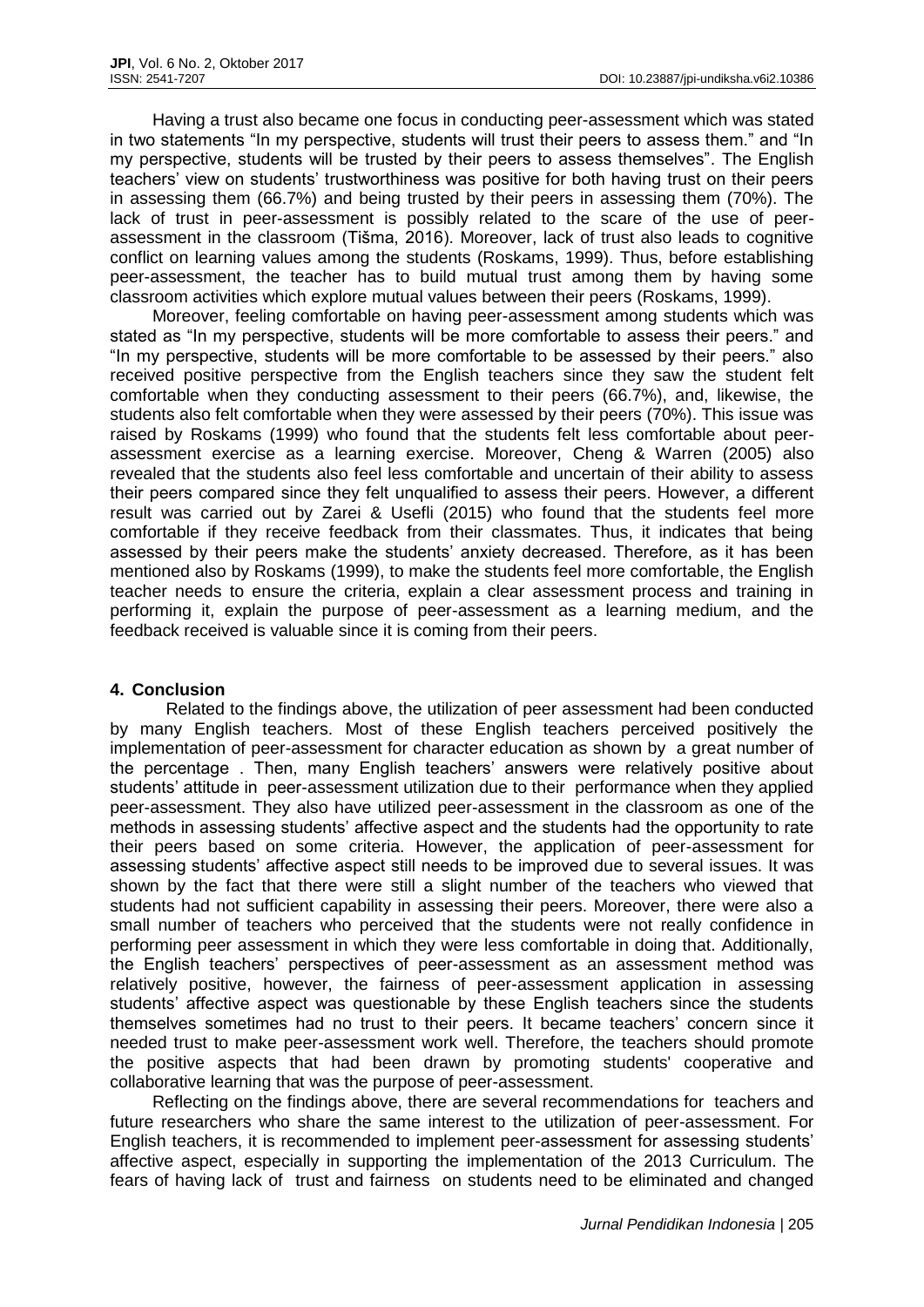into positives attitude toward its implementation. Then, for future researchers, who are interested in the field of peer-assessment, it is suggested to develop research about other aspects of teaching and learning process that can be assessed by peer-assessment.

Moreover, different results may appear in this current study since it has a limited number in terms of the participants. Thus, for other researchers, additional number of participants may become one of the considerations in conducting similar study since it can influence the final results of the English teachers' perspectives of peer-assessment in assessing students' affective aspect.

## **Acknowledgment**

This research was funded by Indonesia Endowment Fund for Education Scholarship (LPDP), Ministry of Finance, Republic of Indonesia (Grant No. 20160611087314).

## **References**

- Azarnoosh, M. (2013). Peer assessment in an EFL context Attitudes and friendship bias. *Language Testing in Asia*, *3*(11), 1–10.
- Casallas, D. F. U. & Castellanos, F. S. P. (2016). Argumentation skills A peer assessment approach to discussions in the EFL classroom, *18*(2), 111–123.
- Cheng, W. & Warren, M. (2005). Peer assessment of language proficiency, *22*(1), 93– 121.
- Fauzan, U. (2016). Enhancing speaking ability of EFL students through debate and peer assessment. *EFL Journal*, *1*(1), 49–57.

Fazel, I. (2015). A step in the right direction peer-assessment of oral presentations in an EFL setting. *Reading Matrix: An International Online Journal*, *15*(1), 78–90.

- Finch, A. E. (2014). Authentic assessment Implications for EFL performance testing in Korea. *Secondary Education Research*, *49*, 89–122.
- Friedman, B. A., Cox, P. L., & Maher, L. E. (2008). An expectancy theory motivation approach to peer assessment. *Journal of Management Education*, *32*(5), 580–612.
- Indonesia Ministry of Education and Culture No.23, I. (2016). *Educational Assessment Standard*.
- Indonesia Ministry of Education and Culture Regulation, N. 104. (2014). *Learning Outcomes Assessment by Teacher in Elementary and High school*.
- Indonesia Ministry of Education and Culture Regulation, N. 53. (2015). *Learning Outcomes Assessment by Teacher in Elementary and High school*.
- Indonesia Ministry of Education and Culture Regulation, N. 54. (2013). *Qualification Competence Standard for Elementary and High school*.
- Khoshsima, H. & Rezaee, A. (2016). Applicability of peer-dynamic assessment in crowded second language classes. *Journal of Language Teaching and Research*, *7*(5), 929–935. https://doi.org/10.17507/jltr.0705.13
- Lan, Y. J., Sung, Y. T., & Chang, K. E. (2009). Are you listening? The development of online peer assessment system for English oral reading. In *Proceedings of the 17th International Conference on Computers in Education* (pp. 626–628).
- Otoshi, J. & Heffernan, N. (2007). An analysis of peer assessment in EFL college oral presentation classrooms. *The Language Teacher*, *31*(1), 3–8.
- Roskams, T. (1999). Chinese EFL students' attitudes to peer feedback and peer assessment in an extended pairwork setting. *RELC Journal*, *30*(1), 79–123.
- Saito, H. & Fujita, T. (2004). Characteristics and user acceptance of peer rating in EFL writing classrooms. *Language Teaching Research*, *8*(1), 31–54.
- Tišma, D. M. J. (2016). Serbian EFL teachers and learners' attitudes to peer assessment and the comparison of teacher and peer speaking assessment scores. *Nastava I Vaspitanje*, *65*, 379–393.